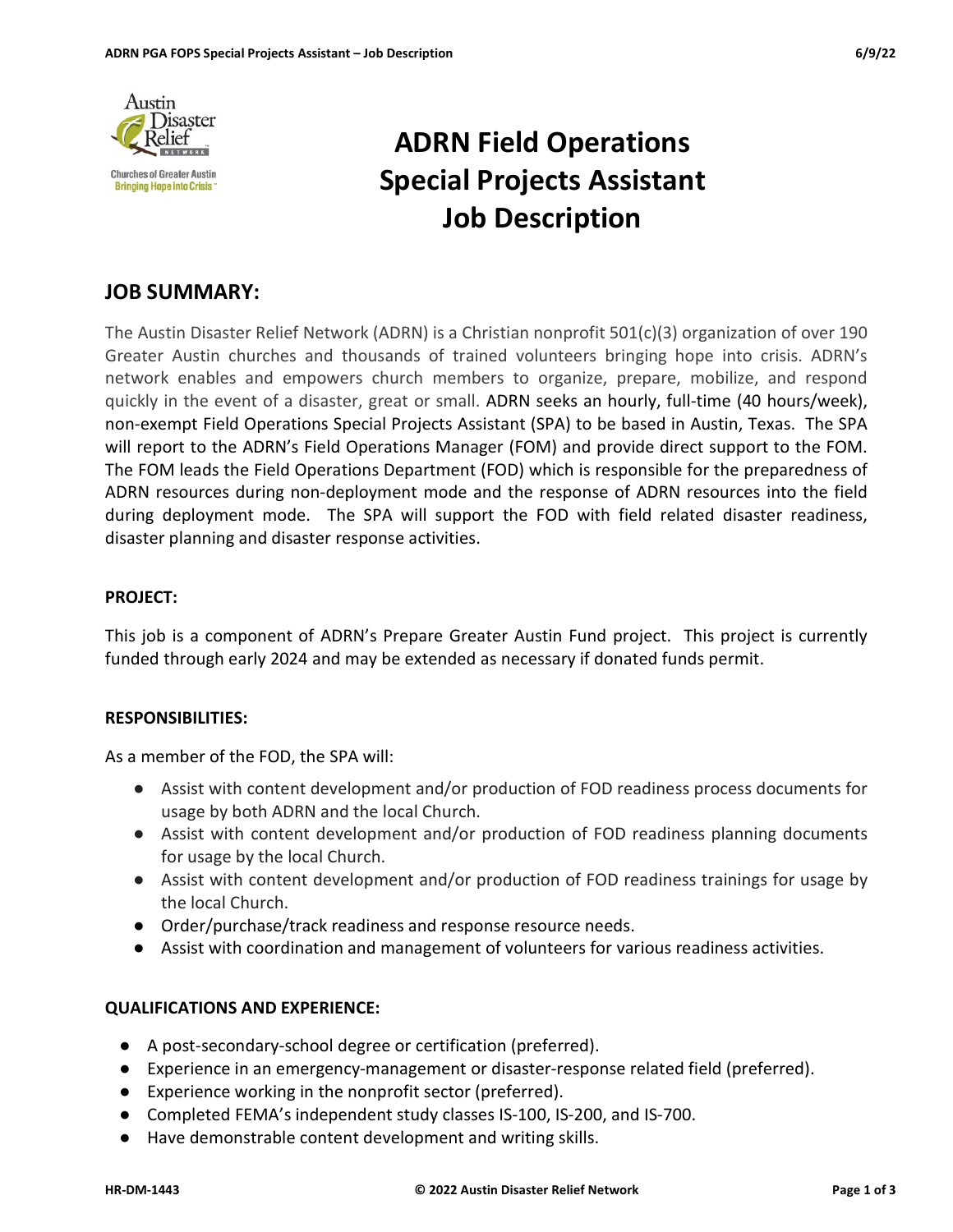- Have well-developed interpersonal skills.
- Have strong time-management and organizational skills.
- Resourceful and innovative problem-solving skills.
- Have the ability to be flexible and work efficiently in a sometimes rapidly changing environment.
- Have the ability to prioritize assigned duties and accomplish within allotted timeframes.
- Understanding, influencing, and serving others are important attributes in this position.
- Have the maturity and ability to discuss difficult situations, both work expectations and any survivor interactions/stories, with management.
- Demonstrable skills with and/or ability to quickly learn software applications utilized by ADRN:
	- o Microsoft Suite applications (Word, Excel, PowerPoint, etc),
	- o Google Workspace (Docs, Sheets, Slides, Drive etc),
	- o Adobe (Acrobat Pro),
	- o Slack communication platform,
	- o ASANA workflow management platform, and
	- o Others as needed.

#### WORK ENVIRONMENT:

- This is primarily an onsite office-based position at ADRN HQ, with the ability to work from home with permission from the FOM.
- The physical demands of the job are those typical of an office environment.
- Employee may be asked to participate in field response efforts when the organization is supporting active disaster responses.

#### ORGANIZATIONAL EXPECTATIONS OF STAFF:

- Handle all conflicts through biblical conflict resolution.
- Learn, understand and embrace ADRN culture, spiritual history, ADRN vision, and mission statements, and I AM Ready™ and Life-Sustaining Church™ programs.
- Seek God's face, read His Word, and be led by the Holy Spirit.
- Communicate clearly with peers, co-workers, and team members.
- Set the tone on reliability, attendance, high-performance standards, and what it means to be an I AM Ready™ Christian, emotionally, spiritually, and physically to all volunteers.
- Spend minimally one planned, full day per month away from the office, seeking God's face for direction, guidance, support, and relief for the role. Spend time in the word and prayer with God for spiritual instruction, growth, and rest.
- Attend all of ADRN's emotional, spiritual, and physical training to understand the depth of what ADRN offers churches and volunteers.
- Fulfill a minimum of 40 hours per week, during regular office hours. Additional hours will be expected from time to time, including during active disaster response efforts.
- Attend Thursday morning All Staff Prayer and All Staff Meetings at HOPE Prayer Center, as well as fulfill other staff expectations. Follow organizational policy, and procedures and practice our culture of honor with one another.
- Willingness to accept our Statement of Faith.